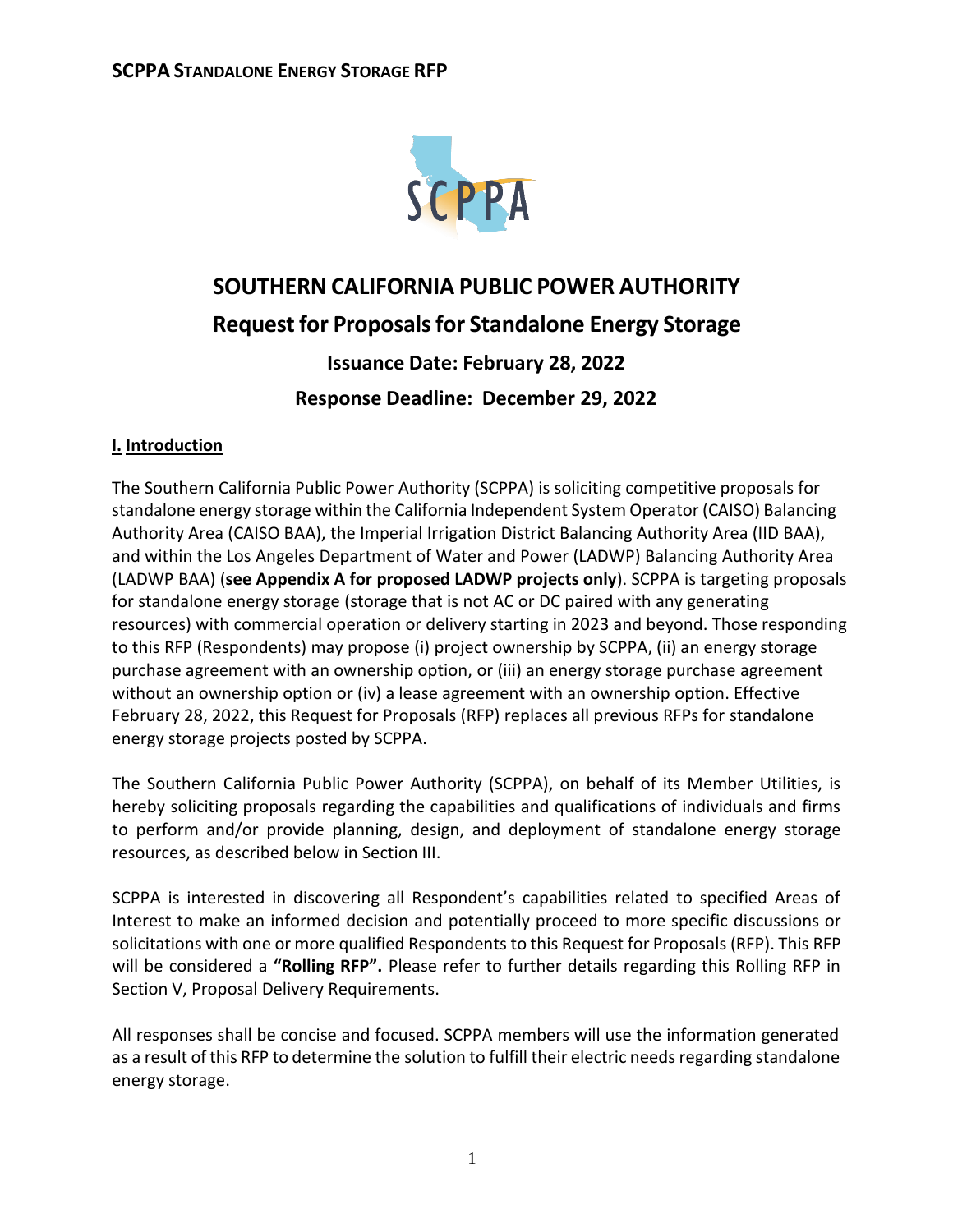### **II. Background**

SCPPA is a public agency created by agreement of its Member Agencies pursuant to the Joint Exercise of Powers Act (Government Code sec. 6500 et seq.) for the purpose of planning, financing, developing, acquiring, constructing, operating, and maintaining projects for the generation or transmission of electric energy and associated products and services. SCPPA is a "cafeteria style" joint powers authority wherein the Member Agencies can select the projects that they are interested in pursuing. SCPPA can procure resources on behalf of one or more of its Member Agencies.

SCPPA's Member Agencies are eleven cities and one irrigation district that provide retail electric service to customers within their respective jurisdictional boundaries. The Member Agencies are the cities of Anaheim, Azusa, Banning, Burbank, Cerritos, Colton, Glendale, Los Angeles, Pasadena, Riverside, and Vernon, and the Imperial Irrigation District. Anaheim, Azusa, Banning, Cerritos, Colton, Pasadena, Riverside and Vernon are in the CAISO BAA. The Los Angeles Department of Water and Power (LADWP), Burbank, and Glendale are in the LADWP BAA. The Imperial Irrigation District, however, operates its own Balancing Authority Area.

SCPPA is governed by a Board of Directors, which consists of a representative from each of its Member Agencies. The management of SCPPA is under the direction of an Executive Director who is appointed by the Board. Member Agencies' electric utilities are governed by their respective city councils or other locally elected governing bodies.

SCPPA has active working groups focused on resource planning and project development. These groups, with representation from all twelve of the Member Agencies, meets once a month and has reviewed over eleven hundred individual project proposals since 2007.

#### **III. Areas of Interest**

SCPPA Members seek resources in Standalone Energy Storage to support Members' procurement of renewable resources in meeting their Renewable Portfolio Standards (RPS) and Energy Storage procurement targets. This RFP seeks proposals for Standalone Energy Storage in areas relevant to each SCPPA Member's territory (CAISO BAA, IID BAA, and within the LADWP system).

SCPPA requires that, during the term of any agreement, the Respondent shall assume the risk of maintaining and bringing the storage project into compliance should there be a change in law that renders the project noncompliant with RPS, AB 2514, and other requirements of law. Since this is one of the critical elements for SCPPA, please describe how this risk would be assumed and addressed by Respondent.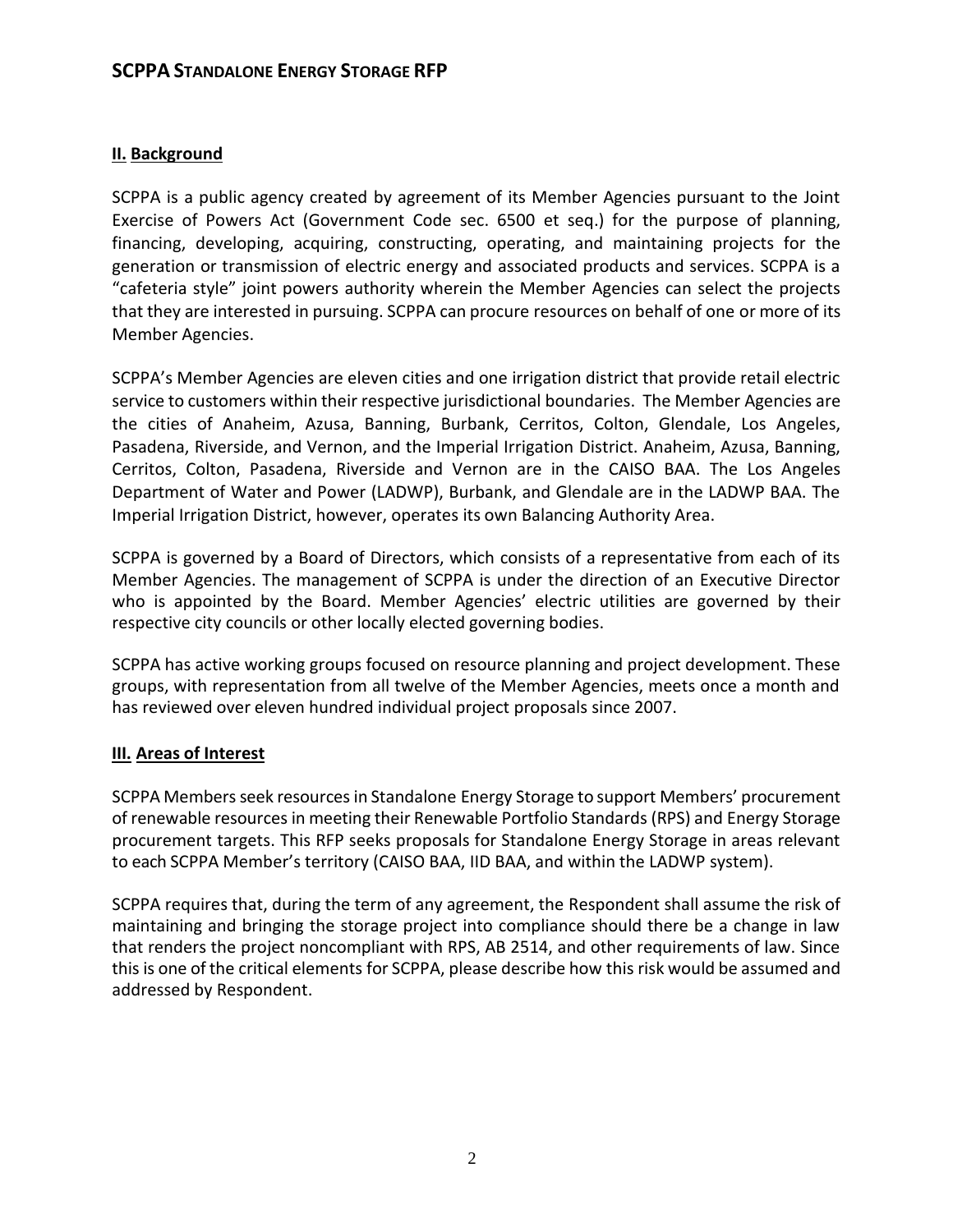Timeline and Schedule\*

| <b>Schedule</b>                         | Target Date(s)    |
|-----------------------------------------|-------------------|
| <b>Issue RFP</b>                        | February 28, 2022 |
| <b>RFP Questions Cutoff Date</b>        | March 14, 2022    |
| Bid Conference for Q&A with Respondents | March 30, 2022    |
| RFP Close Date                          | December 29, 2022 |

\*Timeline and Schedule is approximate and subject to change

The deadline to submit questions will be 4:00 PM (PST) on March 14, 2022. Please send your questions over to [StandalonestorageRFP@scppa.org.](StandalonestorageRFP@scppa.org) SCPPA plans to have a Bidder Conference with Respondents including a Q&A session from the questions received up to deadline. If you would like to be part of the Bidder Conference, please send an email to StandalonestorageRFP@scppa.org requesting an invitation.

## **IV. Required Elements of Proposals**

**1. Transmittal Letter:** Provide a brief statement of the Respondent's understanding of the work to be done and commitment to perform the work as scheduled, including a summary of any exceptions taken to the RFP requirements, statement of work, specifications, and reference to any proposed contractual terms and conditions required by the Respondent. An officer authorized to bind must sign the proposal on behalf of the Respondent and must include the following declarations on the Transmittal Letter:

*"This proposal is genuine, and not sham or collusive, nor made in the interest or in behalf of any person not herein named; the Respondent has not directly or indirectly induced or solicited any other Respondent to put in a sham bid, or any other person, firm or corporation to refrain from submitting a proposal; and the Respondent has not in any manner sought by collusion to secure for themselves an advantage over any other Respondent."*

- **2. Applicant Information:** Provide the legal name of the company or entity making the proposal, the legal structure or form of the entity (e.g., Corporation, or LLC), physical address, e-mail address, telephone, and names and titles of individuals authorized to represent the Respondent.
- **3. Resource Adequacy Category:** Clearly identify the proposal if Standalone Energy Storage qualifies as one or more of a combination of the following eligible resource adequacy products:
	- a. System Capacity Requirements
	- b. Local Capacity Requirements
	- c. Flex Capacity Requirements
- **4. Energy Storage Solutions (ESS)**: SCPPA Member Agencies have a strong interest in the rapidly developing energy storage market. All types of energy storage technologies are open for consideration to be added into SCPPA Member resource portfolios if they are determined to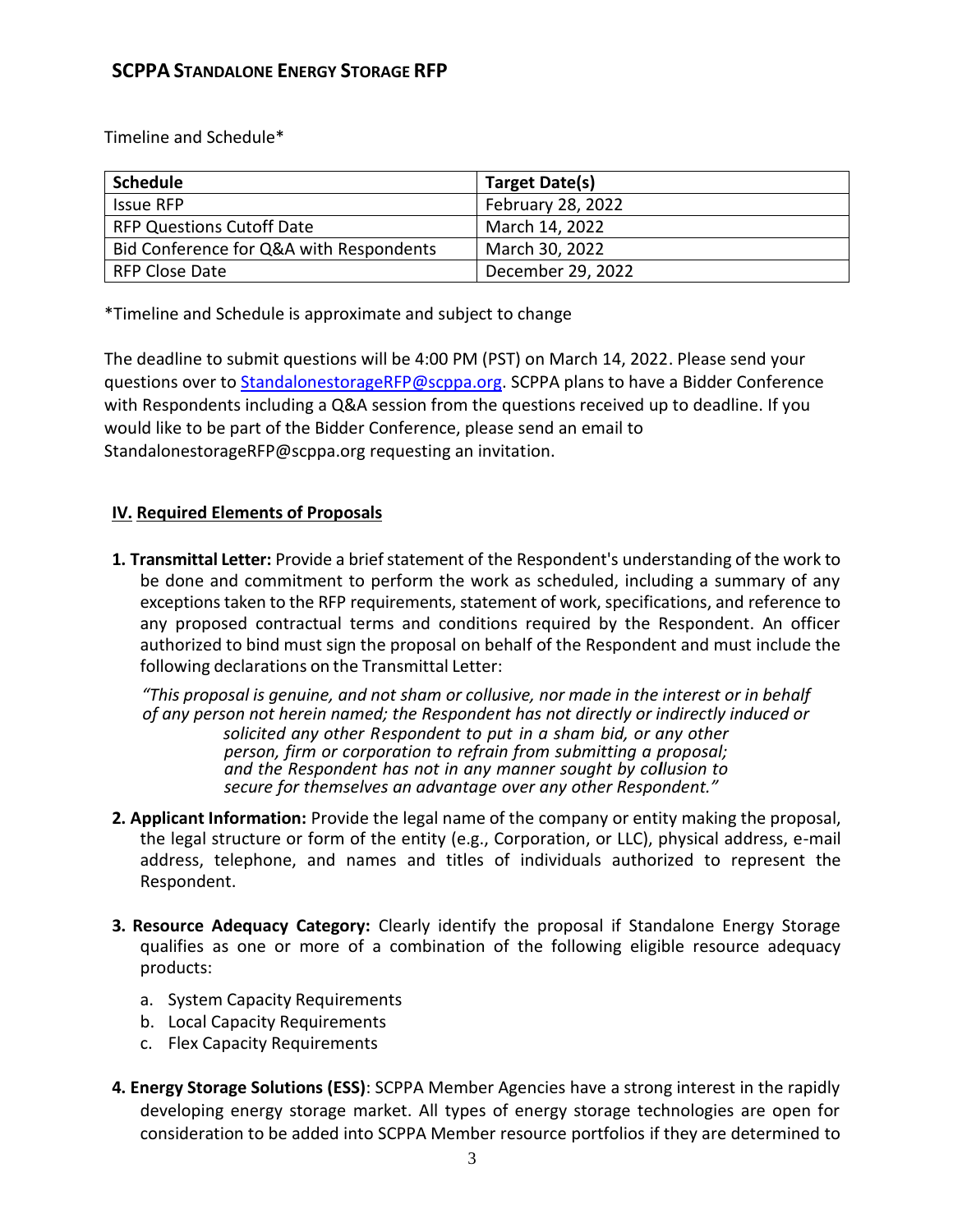be cost effective.

In addition, SCPPA Members have interest in pilot or R&D ESS projects if applicable. Some of the Member Agencies are potentially interested in EPC battery-storage proposals within the city limits, such as at its power plant facility.

- **5. Project Details:** Clearly identify the proposed project, including the following information:
	- a. **Project Balancing Authority Area (BAA)** : Respondent shall identify whether the response relates toa project located in or delivering to the CAISO BAA, the IID BAA or to the LADWP BAA.
	- b. **Project Description:** Project name and location, and phases of development if applicable.
	- c. **Contract Quantity:** In MWh or MW and by project phase if applicable, including nameplate rating and proposed amount of capacity. Please provide all MWh or kW increment options available for the project.
	- d. **Pricing:** Please provide all pricing structure options available. Prepayment options will not be considered. Tax benefits/grants, whether current orfuture, must be shared with SCPPA members. Appendix A provides additional pricing instructions for proposals related to projects in or delivering to the LADWP BAA.
	- e. **Charging Energy and Dispatch:** Respondent shall assume that charging energy shall be supplied by SCPPA members, and title to the energy shall remain with the supplying SCPPA members. Respondent shall assume the SCPPA members shall provide dispatch instruction for stored energy. Respondent shall be responsible for acquiring and paying for all energy required for station service, O&M load, and parasitic load (e.g., HVAC), unless otherwise specified in Appendix A for proposals related to LADWP.
	- f. **Delivery Term:** Minimum term is 1 year with no maximum. Varying terms are acceptable as needs are different for each Member. Please provide all delivery term options available, including seasonal and/or intra-day delivery profile options.
	- g. **Resource Availability:** Maximum and minimum capacity factors anticipated, resource availability profile, dispatchability (by unit or phase if applicable), and scheduling requirements/limitations, if any.
	- h. **SCPPA's Step in Right:** SCPPA must be allowed to assume or cure any default by Respondent in the site control documents.
	- i. **Point of Delivery (POD) and Interconnection (POI):** The point of delivery must be identified. Interconnection and its costs are generally the responsibility of Respondent, unless addressed outside this RFP in a separate discussion or in Appendix A for proposals related to LADWP BAA, as these issues are fact specific.
	- j. **Environmental Liabilities:** Vendor will be responsible for environmental liability, hazardous materials, and removal.
	- k. **Environmental Attributes:** Ensure that SCPPA shall receive all environmental attributes associated with the facility and its output, including but not limited to renewable energy credits and air emission credits or offsets (i.e., greenhouse gas credits, at the location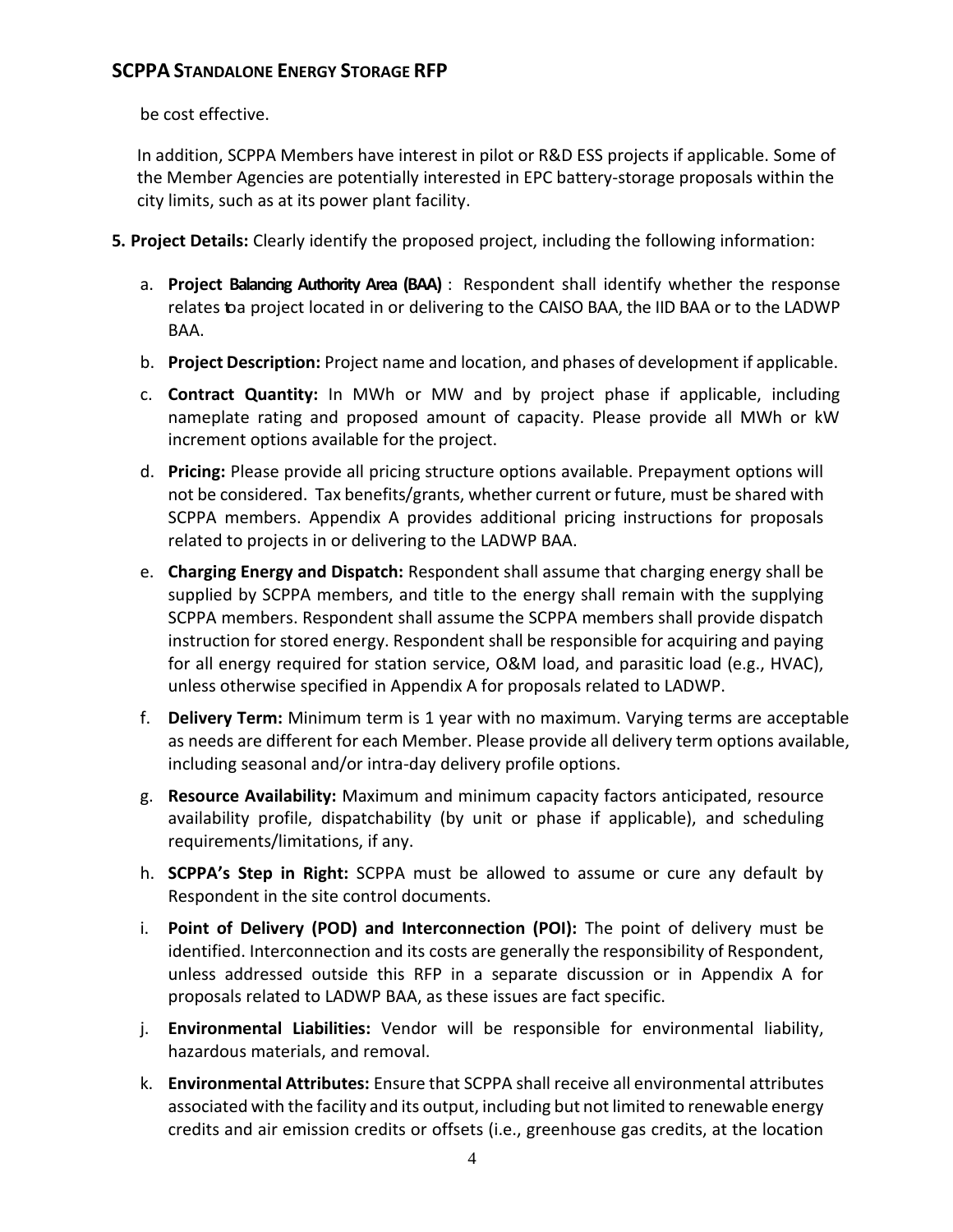of source and for the gross output of the plant or otherwise credited).

- l. **Combustion:** For any proposals that involve combustion technologies, provide details on the forecasted emissions, emissions controls, and compliance with applicable emissions regulations.
- m. **Capacity Rights/Stored Energy Rights/Shared Facilities:** Ensure that SCPPA receives all capacity rights and/or stored energy rights associated with the project and/or its output, as applicable.
	- i) Identify any project capacity to be provided/committed to parties other than SCPPA.
	- ii) Identify any project supporting/associated facilities that require shared use or thirdparty access rights, such as intermediate distribution infrastructure, control rooms, or other intermingled facilities. Describe any controls or provisions to assurethe continuation of the described project capacity.
- n. **Project Plan to Commercial Operation Date:** Identify the proposed commercial operation date with a satisfactory major milestone schedule that includes at least the following:
	- i) Proposed schedule for obtaining and developing site access and control through executed leases, fee purchases, approvals, or other means.
	- ii) Details of any prior or existing settlements made for environmental mitigation and clearly identified post-construction or pass-forward mitigation obligations that would be forwarded to SCPPA in the event a contract is executed (e.g., reserve or offset land for environmental habitat or reconstruction).
	- iii) Proposed schedule for obtaining construction and operational permits and licenses, and construction financing.
	- iv) Proposed construction schedule, including major equipment purchasing, anticipated Factory Acceptance Testing of major components, Site Tests, commencement of testenergy and Commercial Operation Date (COD).
	- v) For projects or operations requiring water or make-up water, description of the water supply requirements and provisions for supply.
	- vi) Description of whether and to what extent any environmental studies have been carried out with respect to the proposed project and how compliance with the California Environmental Quality Act (CEQA), which is a requirement before an agreement can be executed by SCPPA, might be effectuated, including, if the Project is located outside California, how Title 14 Section 15277 of the California Administrative Code is or will be addressed by the project.
	- vii) Note that any Test Energy delivered before the COD shall be curtailable at any time by SCPPA without compensation.
	- viii) Note that the project shall be certified as renewable-compliant by the California Energy Commission no later than 6 months after COD, if applicable.
	- ix) Note that the project shall be WREGIS-certified, if applicable, no later than 3 months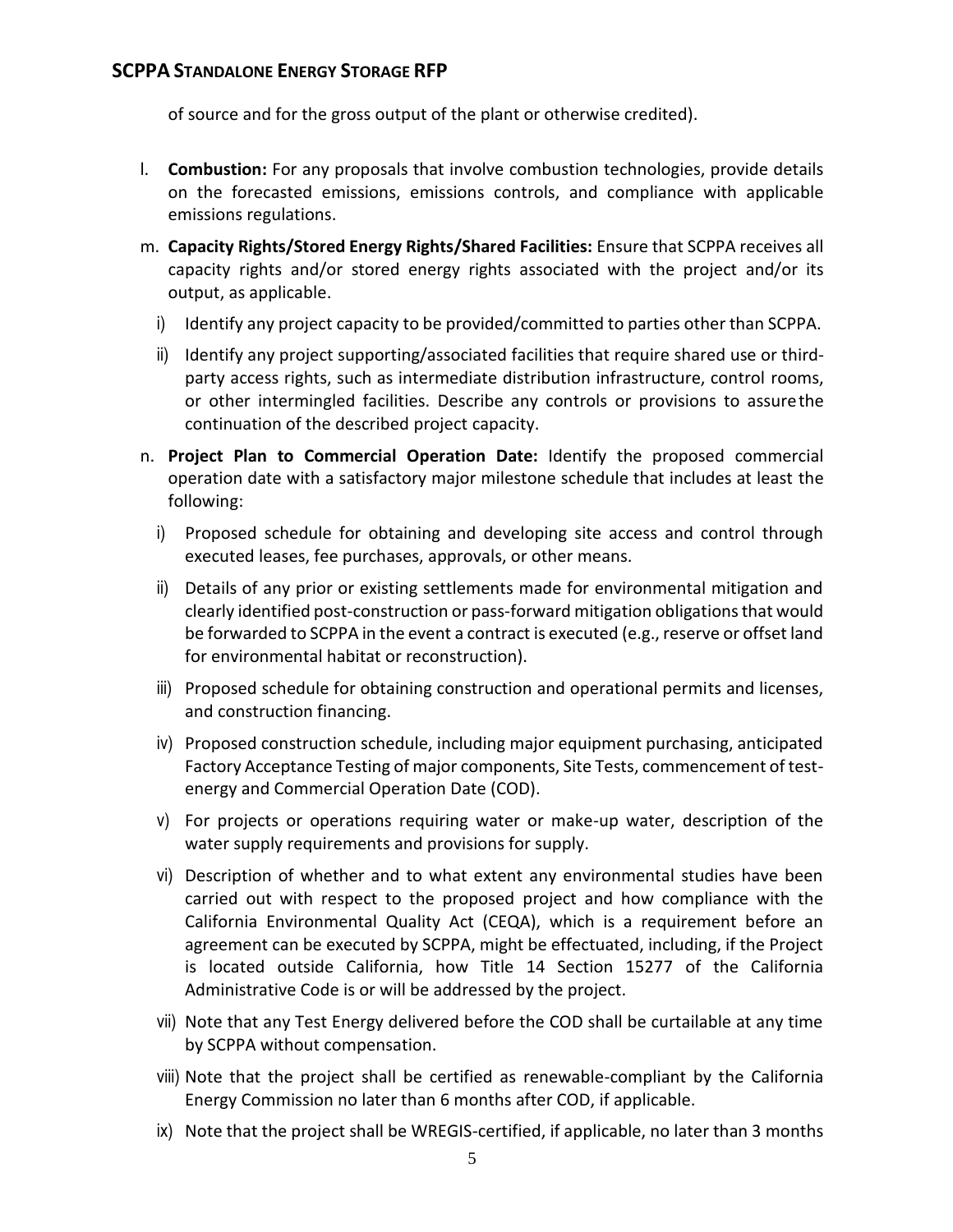before COD, if applicable.

- o. **Financing and Tax Equity Investor**: Describe how the project will be financed such as by parent company, backflip leverage, or some sort of Yieldco Structure.
- p. **Credit Support and Security:** Express in nominal dollars the amount of Performance Assurance provided from execution of the Energy Storage Purchase Agreement through COD andthe amount of Performance Assurance provided after Commercial Operation Date as a letter of credit, cash, or guaranty.
- **6. Experience:** Clearly identify the Respondent's management team and other key personnel including those responsible for design, construction, permitting, operations, and maintenance.
	- a. Describe your firm's organizational structure, management qualifications, and other contract related qualifications, including number of years the firm has been in business.
	- b. Specify key employees and describe their experience with the development, construction, finance closing, commercial operation, and maintenance of similar projects as proposed by Respondent in response to this RFP.
	- c. Provide current financial statements of all entities involved in the project or as part of the management team. This shall include items such as audited financial statements (not more than twelve months old) annual reports, FERC Form 1, and any other applicable financial information. If none of the above is available, Respondent shall provide verifiable financial statements for the past three (3) years if available, and Respondent's Dunn & Bradstreet identification number, where available.
	- d. Provide a commitment statement for the retention and use of key employees as proposed, their availability to initiate and sustain the proposal, as well as planned supplemental employees if key employees are not available to assure project delivery.
	- e. Indicate all pending litigation that could affect the viability of Respondent's proposal or Respondent's financial stability.
	- f. Provide information on your firm's licenses, bonding capacity, and safety record.
	- g. Identify existing projects in commercial operation that Respondent has developed and/or operates.
	- h. Provide a list of references for similar projects completed, including a contact person, phone number and address.
	- i. Identify existing projects in commercial operation that Respondent has developed and/or operates. Provide a list of references for similar projects completed, including a contact person, phone number and address.
	- j. State whether Respondent will use subcontractors to perform services pursuant to the contract. Should the use of subcontractors be included, Respondent shall provide the same assurances of competence for the subcontractor, plus the demonstrated ability to manage and supervise the subcontracted work. Subcontractors that utilize other subcontractors for work on this program will also abide by the same terms and conditions. Respondent shall be responsible for all work performed by the subcontractor for this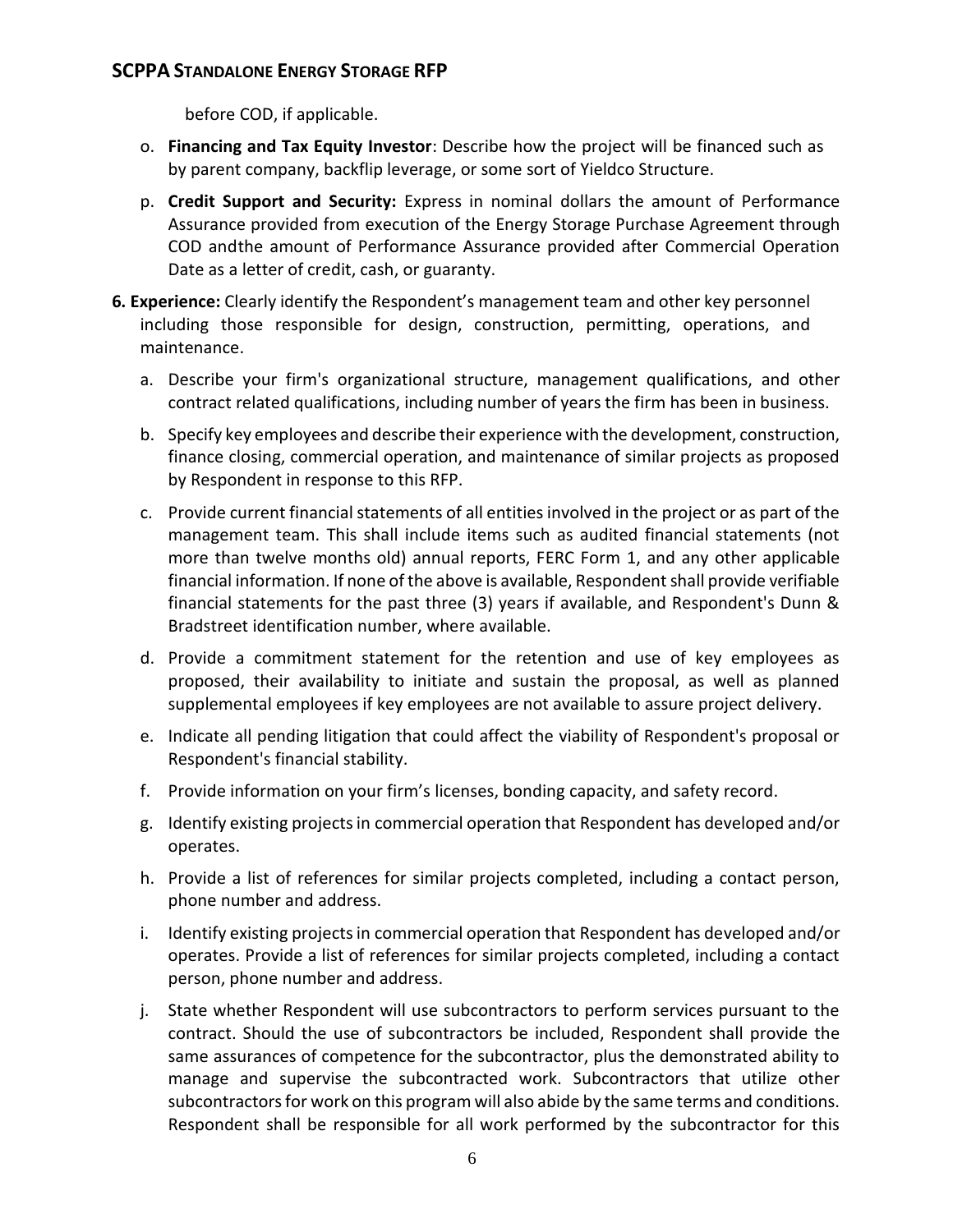project. The provisions of this contract shall apply to all subcontractors in the same manner as to the Respondent.

k. The Respondent shall describe the technology proposed for the project. The Respondent shall provide technical data from the technology's manufacturer, research studies, testing laboratory data, or other acceptable documentation. Whether documentation is deemed acceptable and or sufficient is at the discretion of soliciting parties.

#### **V. Proposal Delivery Requirements**

One electronic copy of your proposal must be e-mailed [to](mailto:to_knguyen@scppa.org) [StandalonestorageRFP@scppa.org or](mailto:StandalonestorageRFP@scppa.orgor) delivered on CD or USB flash drive to the address below at any time after the issue date, but by no means any later than 4:00 p.m. PST on December 29, 2022:

> Southern California Public Power Authority Attention: 2022 Standalone Energy Storage RFP 1160 Nicole Court Glendora, California 91740

For general questions, please call the SCPPA offices at (626) 793-9364. Clarification questions regarding this RFP must be in writing, addressed to [StandalonestorageRFP@scppa.org.](mailto:StandalonestorageRFP@scppa.org)

Since this is a "**Rolling RFP**", proposals may be submitted at any time during the calendar year 2022 after the issue date. SCPPA reserves the right to review all proposals throughout the process of this rolling RFP, to contact Respondents at any time to start negotiations, and to execute one or more agreements before the deadline for delivery of proposals.

No contact may be made with the Board of Directors, Committee Members, or SCPPA Member Agencies concerning this Request for Proposals.

All information received by SCPPA in response to this RFP is subject to the California Public Records Act and may be subject to the California Brown Act and all submissions may be subject to review in the event of an audit.

#### **VI. Terms and Conditions**

- 1. If selected, SCPPA desires to enter exclusive negotiations with respondent as may be facilitated through an execution of a Letter of Intent (LOI), Exclusivity Agreement or other agreements.
- 2. SCPPA reserves the right to cancel this RFP at any time, reject all proposals and to waive irregularities, if any.
- 3. SCPPA shall determine at its sole discretion the value of any and/or all proposals including price and non-price attributes.
- 4. Proposals may be sub-divided or combined with other proposals, at SCPPA'ssole discretion.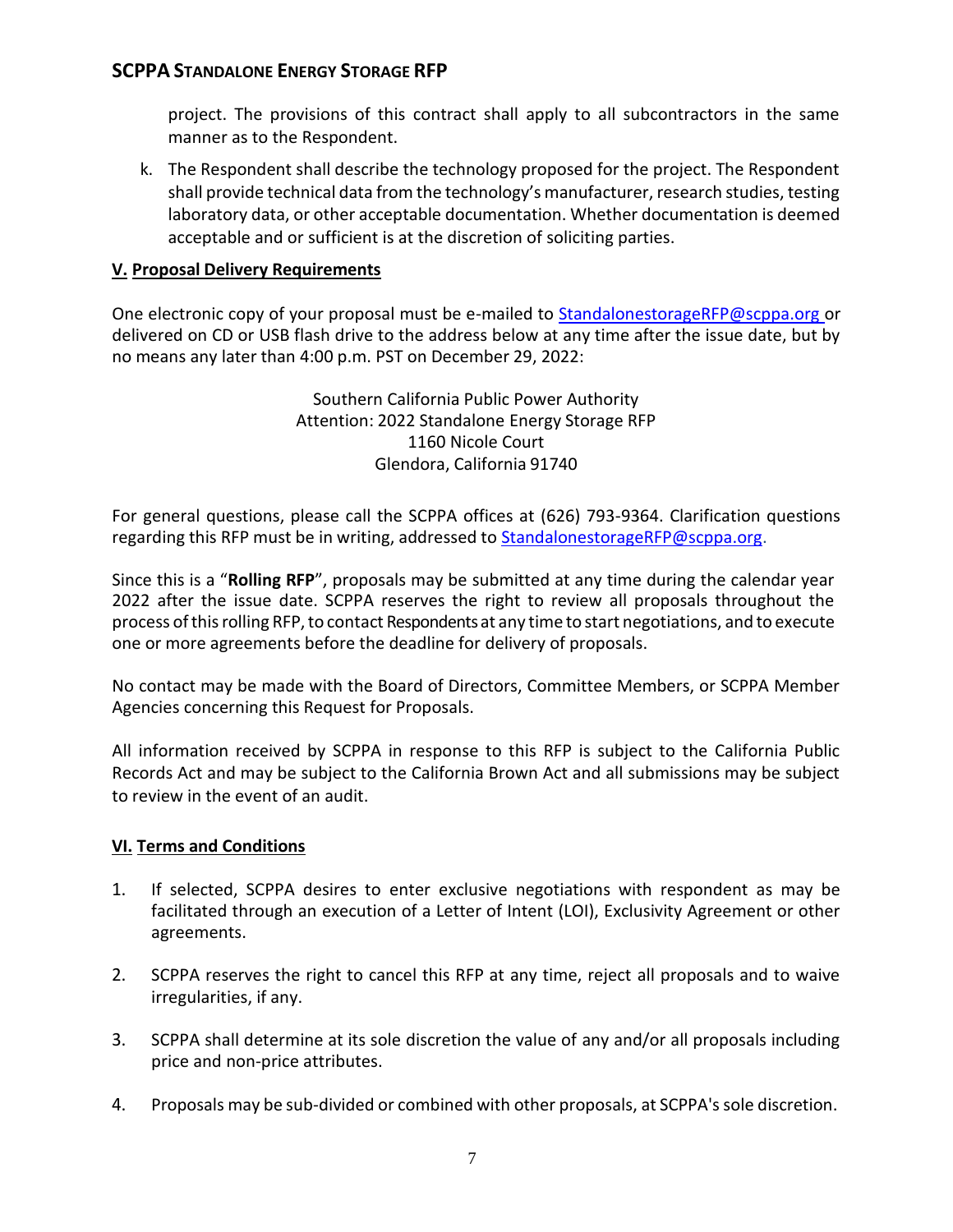- 5. SCPPA shall perform an initial screening evaluation to identify and eliminate any proposals that are, for example, not responsive to the RFP, do not meet the minimum requirements set forth in the RFP, are not economically competitive with other proposals, or are submitted by Respondents that lack appropriate creditworthiness, sufficient financial resources, or qualifications to provide dependable and reliable services for this RFP.
- 6. SCPPA reservesthe right to submit follow up questions or inquiries to request clarification of information submitted and to request additional information from any Respondent.
- 7. SCPPA reserves the right, without qualification and in itssole discretion, to accept or reject any or all proposals for any reason without explanation to the Respondent, or to make any award to that Respondent, who, in the opinion of SCPPA, will provide the most value to SCPPA and its Members.
- 8. SCPPA may decline to enter into any potential engagement agreement or contract with any Respondent, terminate negotiations with any Respondent, or to abandon the request for proposal process in its entirety.
- 9. Those Respondents who submit proposals agree to do so without legal recourse against SCPPA, its Members, their directors, officers, employees, and agents for rejection of their proposal(s) or for failure to execute or act on their proposal for any reason.
- 10. SCPPA shall not be liable to any Respondent or party in law or equity for any reason whatsoever for any acts or omissions arising out of or in connection with this RFP.
- 11. SCPPA shall not be liable for any costs incurred by any Respondents in preparing any information for submission in connection with this RFP process or all costs resultingfrom responding to this RFP. All such costs whatsoever shall remain the sole responsibility of the Respondent.
- 12. SCPPA may require certain performance assurances from Respondents prior to entering negotiations for work that may result from this RFP. Such assurances may potentially include a requirement that Respondents provide some form of performance security. Performance security shall be in the form of a Letter of Credit or Cash.
- 13. Prior to contract award, the successful Respondent may be asked to supply a detailed breakdown of the applicable overheads and fringe benefit costs that are part of the labor rates and other direct costs associated with the services to be performed.
- 14. SCPPA Members, either collectively or individually may contact Respondents to discuss or enter negotiations regarding a proposal. SCPPA is not responsible or liable for individual Member's interactions with the Respondent which are not entirely conducted through SCPPA or at SCPPA `s option or election to engage the Respondent as defined within the RFP.
- 15. Submission of a Proposal constitutes acknowledgement that the Respondent has read and agrees to be bound by the terms and specifications of this RFP and any addenda subsequently issued by SCPPA.
- 16. Information in this RFP is accurate to the best of SCPPA's and its Members' knowledge but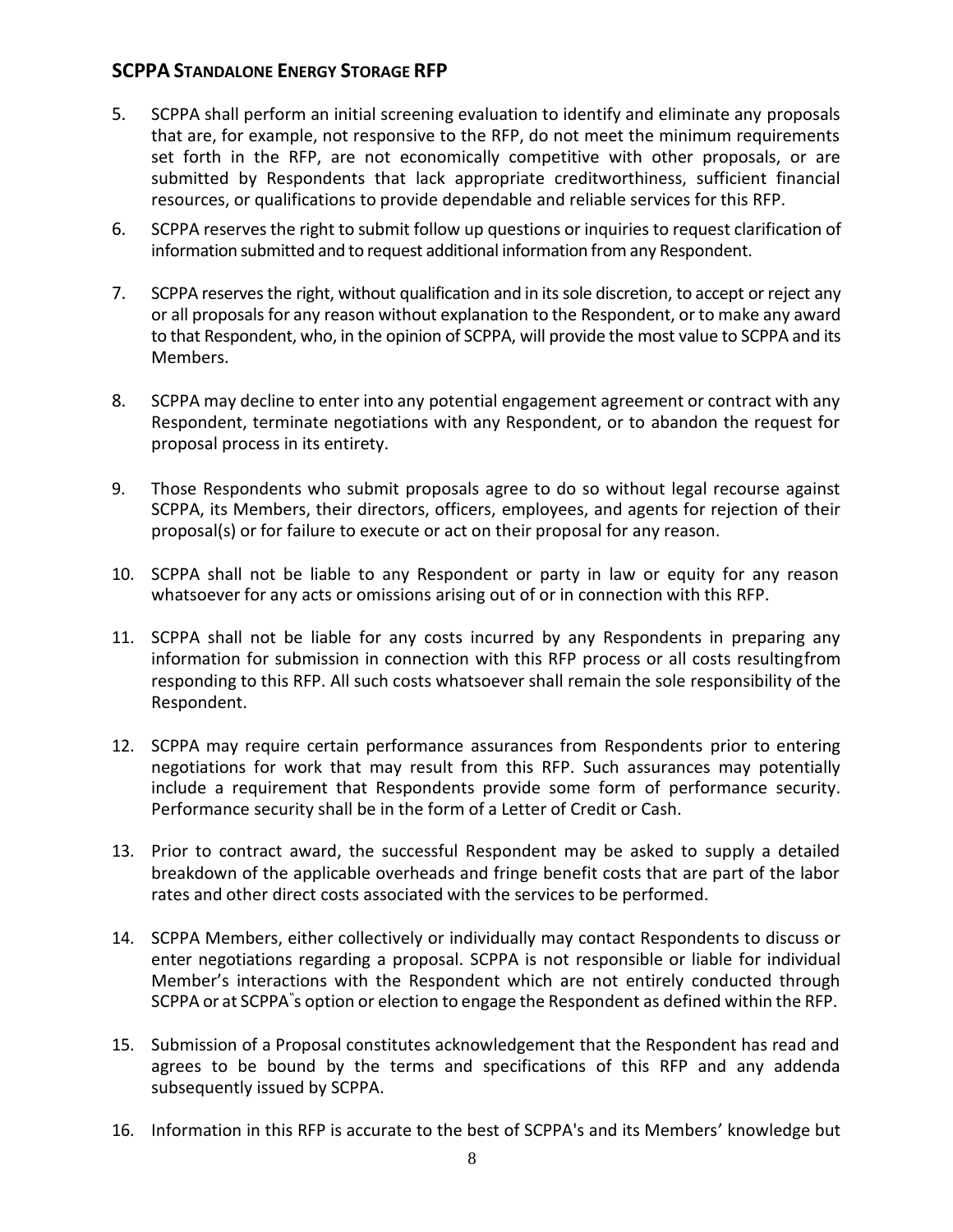is not guaranteed to be correct. Respondents are expected to complete all their due diligence activities prior to entering any final contract negotiations with SCPPA.

- 17. SCPPA reserves the right to enter into an agreement with more than one Respondent, to choose not to contract with any Respondent with respect to one or more categories of services, and to choose to suspend this RFP or to issue a new RFP that would supersede and replace this RFP.
- 18. SCPPA reserves the right to negotiate definitive agreements including but not limited to energy storage purchase agreements and other agreements with a Respondent with all terms and conditions that SCPPA and/or its Members deem appropriate or desirable, whether such terms or conditions are specifically set forth in this RFP.

SCPPA reserves the right to propose that other publicly owned utilities that are not SCPPA Member Agencies be included in certain contracts.

#### **Additional Requirementsfor Proposal**

- 1. **Consideration of Responses:** Submitted proposals should be prepared simply and economically, without the inclusion of unnecessary promotional materials. Proposals submitted in hardcopy form should be submitted on recycled paper that has a minimum of thirty percent (30%) post-consumer recycled content and duplex copied (double-sided pages) where possible. (Applicable when LADWP is a potential project participant)
- 2. **Insurance, Licensing, or other Certification:** If selected, the Respondent will be required to maintain sufficient insurance, licenses, or other required certifications for the type of work being performed. SCPPA or its Members may require specific insurance coverage to be established and maintained during the course of work and as a condition of award or continuation of contract.
- 3. **Non-Discrimination/Equal Employment Practices/Affirmative Action Plan:** If selected, the Respondent and each of its known subcontractors may be required to complete and file an acceptable Affirmative Action Plan. The Affirmative Action Plan may be set forth in the form required as a business practice by the Department of Water and Power of the City of Los Angeles which is SCPPA's largest Member. (Applicable when LADWP is a potential project participant)
- 4. **Prevailing Wage Rates:** Ifselected, the Respondent will be required to conform to prevailing wage rates when applicable to the work being performed. Workers in California shall be paid not less than prevailing wages pursuant to determinations of the Director of Industrial Relations as applicable in accordance with the California Labor Code. To access the most current information on effective determination rates, Respondent shall contact:

Department of Industrial Relations Division of Labor Statistics and Research POBox 420603, San Francisco, CA 94142-0603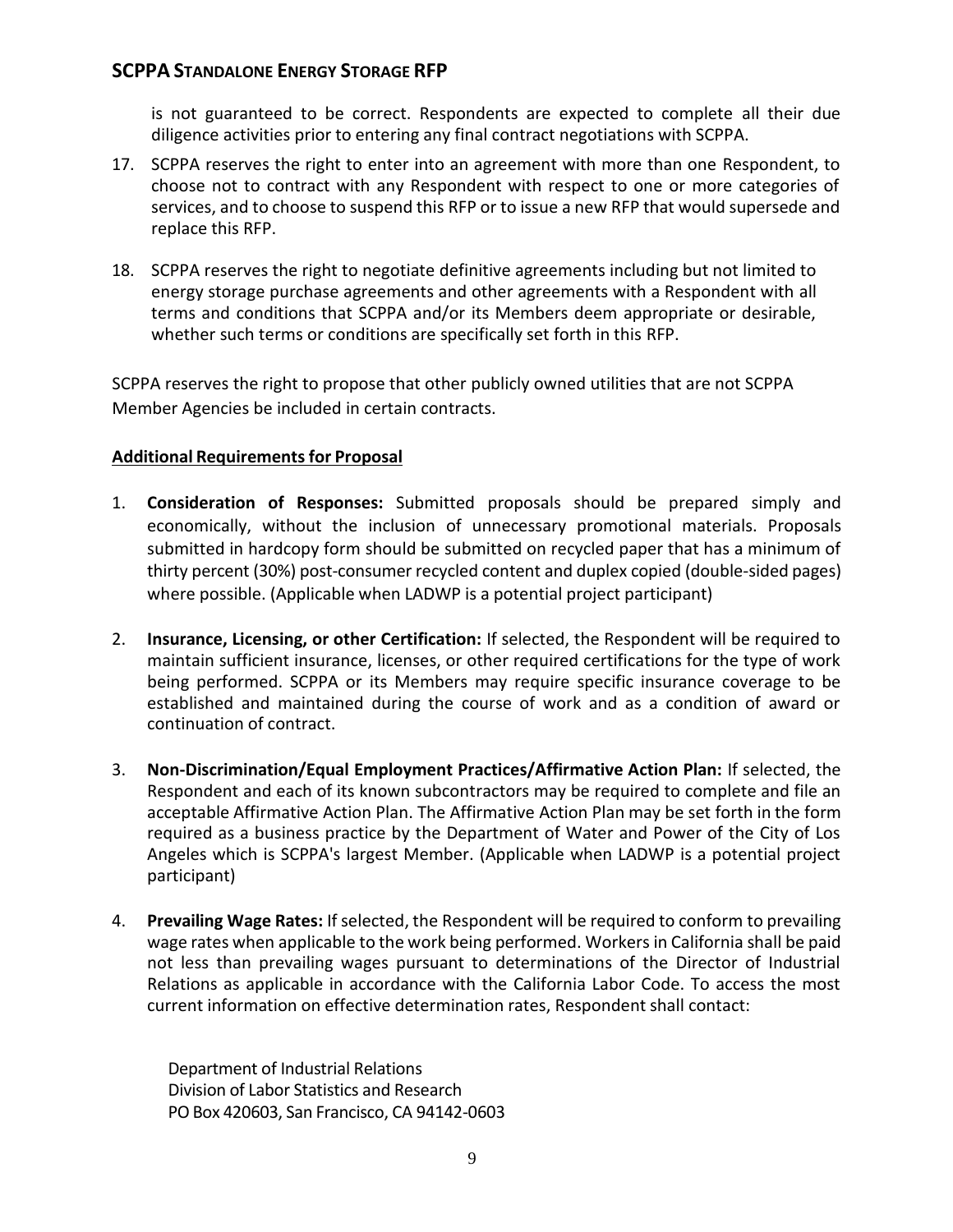Division Office Telephone: (415) 703-4780 Prevailing Wage Unit Telephone: (415) 703-4774 Web: <http://www.dir.ca.gov/dlsr/DPreWageDetermination.htm>

- 5. **Child Support Policy:** Ifselected, Respondent may be required to comply with the City of Los Angeles Ordinance No. 172401, which requires all contractors and subcontractors performing work to comply with all reporting requirements and wage-earning assignments and wageearning assignments relative to court ordered child support. (Applicable when LADWP is a potential project participant)
- 6. **Supplier Diversity:** Respondents may be required to take reasonable steps to ensure that all available business enterprises, including Small Business Enterprises (SBEs), Disadvantaged Business Enterprises (DBEs), Women-Owned Business Enterprises (WBEs), Minority-Owned Business Enterprises (MBEs), Disabled Veteran Business Enterprises (DVBEs), Lesbian, Gay, bisexual, or Transgender Business Enterprise (LGBTBE) and other Business Enterprises (OBEs), have an equal opportunity to compete for and participate in the work being requested by this RFP. Efforts to obtain participation of these business enterprises may reasonably be expected to produce a twenty-five percent (25%) participation goal for SBEs and three percent (3%) for DVBEs. For the purpose of this RFP, SCPPA's Supplier Diversity program is modeled after that of the Los Angeles Department of Water and Power. Further information concerning the Supplier Diversity Program may be obtained from the Supply Chain Services Division of the Los Angeles Department of Water and Power. (Applicable when LADWP is a potential project participant)
- 7. **Equal Benefits Ordinance:** If selected, the Respondent may be required to comply with the City of Los Angeles requirements of the Equal Benefits Ordinance ("EBO"), codified at Los Angeles Administrative Code ("LAAC") §10.8.2.1, which requires the Respondent who provide benefits to employees with spouses to provide the same benefits to employees with domestic partners. (Applicable when LADWP is a potential project participant)
- 8. **Contractor Responsibility Ordinance:** If selected, the Respondent may be required to comply with the City of Los Angeles requirements of the Contractor Responsibility Ordinance ("CRO"), codified at LAAC §10.40 et seq., which requires the Respondent and each of its subcontractors to comply with all federal, state, and local laws regarding health and safety, labor and employment, wage and hours, and licensing laws, which affect employees. (Applicable when LADWP is a potential project participant)
- 9. **Sweat-Free Procurement Ordinance:** Ifselected, the Respondent may be required to comply with the requirements ofthe Sweat-Free Procurement Ordinance ("SFPO"), codified at LAAC §10.43 et seq., which requires the Respondent and each of its subcontractors to shun sweatshop practices, adhere to workplace, and wage laws. (Applicable when LADWP is a potential project participant)
- 10. **Iran Contracting Act of 2010:** If selected, the Respondent may be required to comply with California Public Contract Code Sections 2200-2208, wherein all Respondents submitting proposalsfor, entering into, or renewing contracts with SCPPA or its Members for goods and services estimated at onemillion dollars (\$1,000,000) or more are required to complete, sign, and submit the "Iran Contracting Act of 2010 Compliance Affidavit".